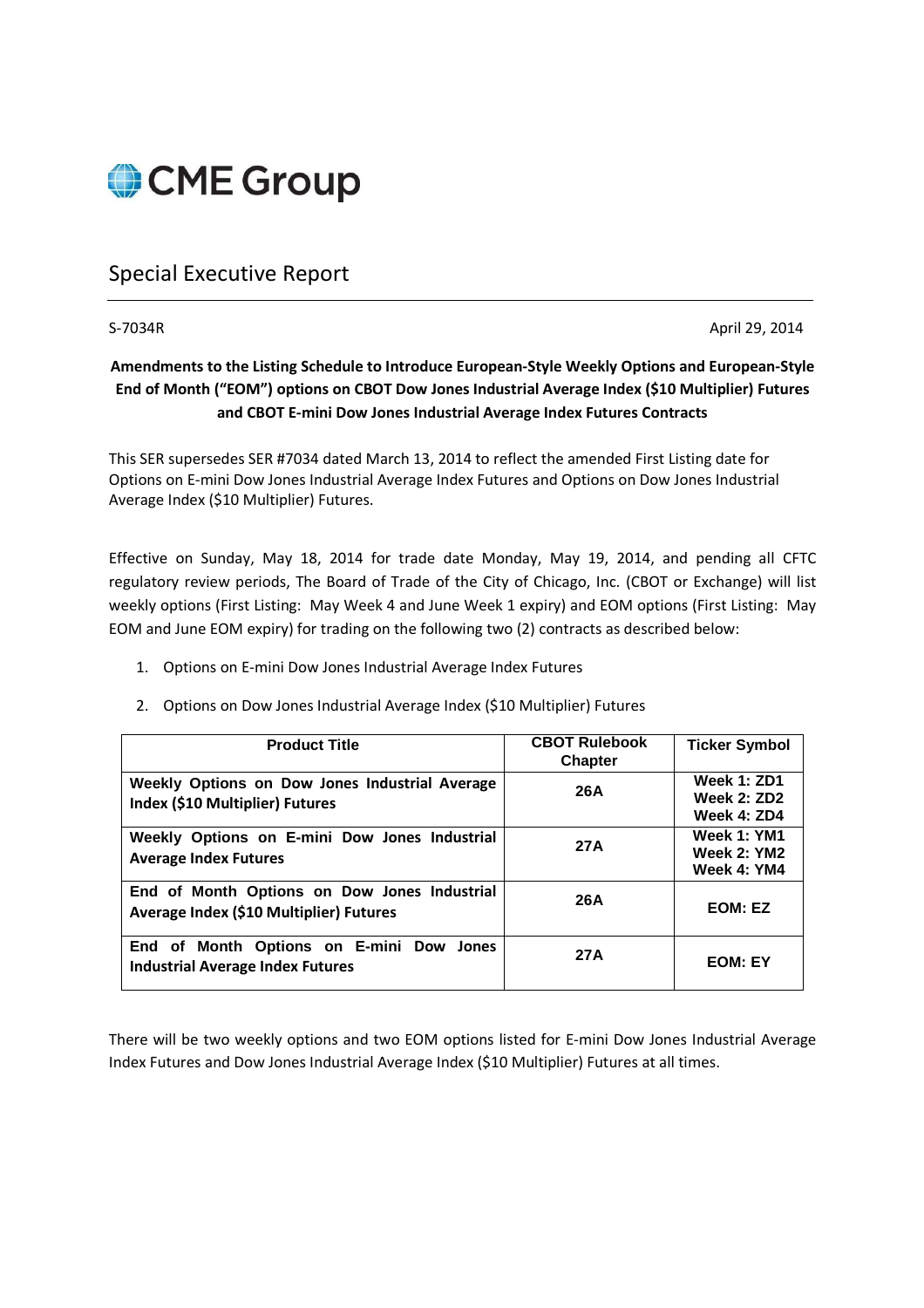Options on E-mini Dow Jones Industrial Average Index Futures are listed for trading on CME Globex and Options on Dow Jones Industrial Average Index (\$10 Multiplier) Futures are listed for trading on CME Globex and the CME trading floor.

The minimum number of out-of-the-money strike prices available for trading for Weekly Options on Emini Dow Jones Industrial Average Index Futures and on Dow Jones Industrial Average Index (\$10 Multiplier) Futures will be 30. The minimum number of out-of-the-money strike prices available for trading for EOM Options on E-mini Dow Jones Industrial Average Index Futures and on Dow Jones Industrial Average Index (\$10 Multiplier) Futures will be 60.

## **Text of Rule Amendments**

(Additions are underlined and deletions are bracketed and struck out.)

### **Chapter 26A CBOT® Dow Jones Industrial Average**SM **Index<sup>1</sup> (\$10 Multiplier) Futures Options**

#### **26A01. OPTIONS CHARACTERISTICS**

#### **26A01.A. Contract Months**

The months listed for trading are January through December, provided however, that the Exchange may determine not to list a contract month. For options that are traded in months in which CBOT \$10 Dow futures are not traded, the underlying futures contract is the next futures contract that is nearest to the expiration of the option. For example, the underlying futures contract for the October or November option contract is the December futures contract.

#### **26A01.B. Trading Unit**

One CBOT \$10 Dow futures contract of a specified contract month.

#### **26A01.C. Minimum Fluctuations**

The premium for options on CBOT \$10 Dow futures shall be in multiples of one-half (1/2) of one index point of a CBOT \$10 Dow futures contract which shall equal \$5.

However, a position may be initiated or liquidated in CBOT \$10 Dow futures options at a premium ranging from \$1.00 to \$4.00, in \$1.00 increments per option contract.

#### **26A01.D. Trading Hours**

The hours for trading of options on CBOT \$10 Dow futures shall be determined by the Exchange. Options on CBOT \$10 Dow futures shall be opened and closed for all months and strike prices simultaneously, or in such other manner as determined by the Exchange.

On the last day of trading in an expiring option, the closing time for such option shall be the same as the closing time of the underlying futures contract, and immediately following the close the expiring CBOT \$10 Dow futures options shall be closed with a public call, made strike price by strike price, or in such other manner as the Exchange shall direct.

#### **26A01.E. Exercise Prices<sup>2</sup>**

1. Options in the March Quarterly Cycle

The exercise prices shall be stated in terms of the Dow Jones Industrial Average Stock Index (\$10 multiplier) futures contract.

<u>.</u>

 $^1$  "Dow Jones<sup>SM</sup>", "The Dow<sup>SM</sup>", "Dow Jones Industrial Average<sup>SM</sup>" and "DJIA<sup>SM</sup>" are service marks of Dow Jones & Company, Inc. and have been licensed for use for certain purposes by the Board of Trade of the City of Chicago, Inc. ("CBOT"). The CBOT's futures and futures option contracts<br>based on the Dow Jones Industrial Average<sup>SM</sup> are not sponsored, endorsed, representation regarding the advisability of trading in such products.<br><sup>2</sup> Revised June 2008; October 2010.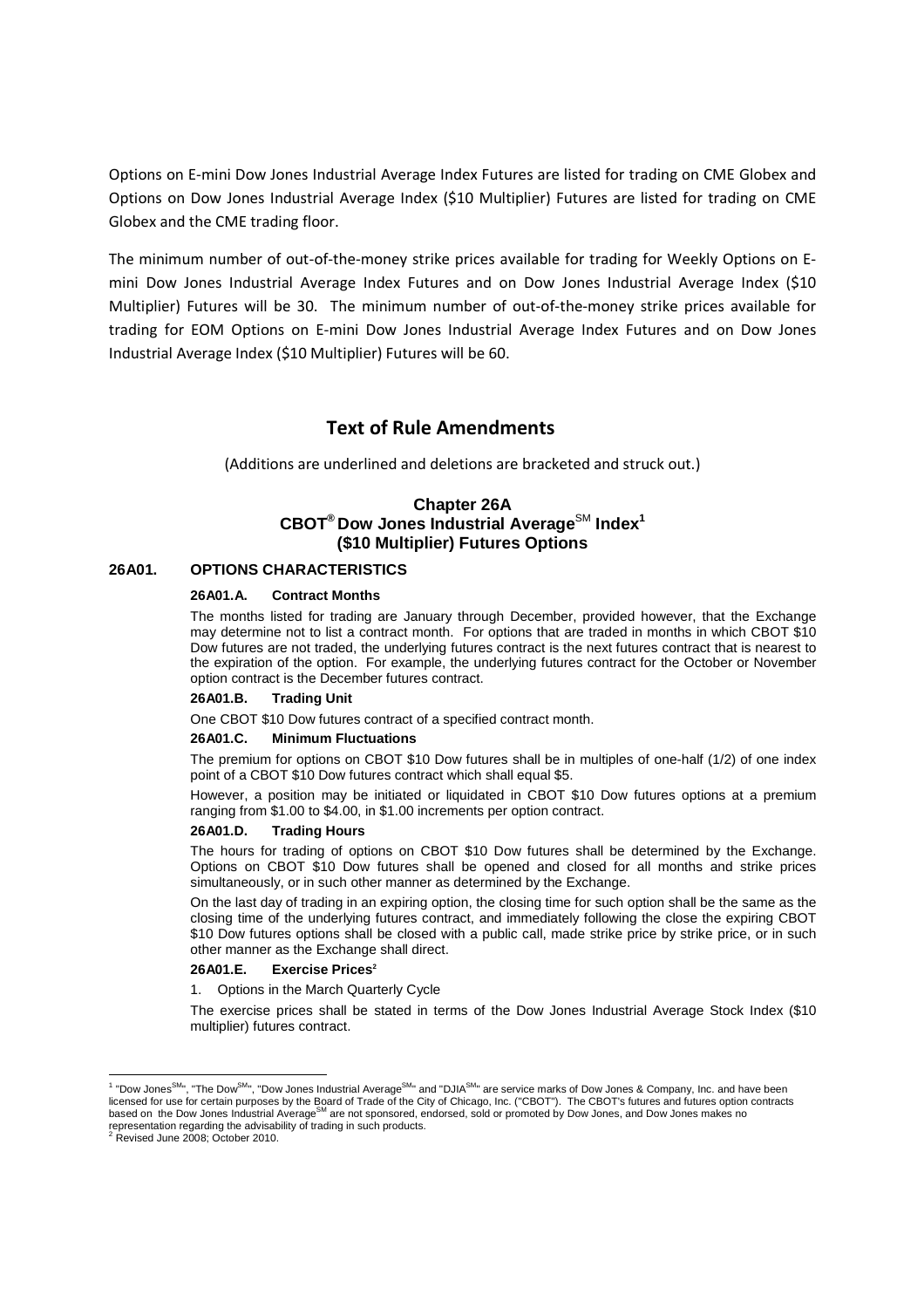A referencing index shall be determined each quarter on the day prior to the expiration of the March Quarterly futures contract and shall equal the daily settlement price of the nearest expiring Dow Jones Industrial Average Stock Index (\$10 multiplier) futures contract. The chosen referencing index will then be used to determine the strike listing range for all listed contract months. The index points are rounded down to the nearest integer.

At the commencement of trading for each contract month, the Exchange shall list all exercise prices in a range of 50 percent of the referencing index above and below the previous day's settlement price of the underlying futures contract that are integers divisible by 500 without remainder, e.g. 10,000, 10,500, 11,000, etc. The Exchange shall list all exercise prices in a range of 20 percent of the referencing index above and below the previous day's settlement price of the underlying futures contract that are integers divisible by 100 without remainder, e.g. 12,300, 12,400, 12,500,etc.

For the nearest expiring option in the March Quarterly Cycle, exercise prices that are integers divisible by 50 without remainder shall be added, if they have not already been listed, within a range of 10 percent of the referencing index above and below the previous day's settlement price of the underlying futures contract.

Thereafter, when a settlement price in the underlying futures contract occurs at, or passes through, any exercise price, the Exchange shall add on the next trading day, all eligible exercise prices in the corresponding ranges. New options may be listed for trading up to and including the termination of trading.

2. Options Not in the March Quarterly Cycle

Exercise prices for options not in the March quarterly cycle listed for trading shall be identical to the exercise prices that are listed for the March quarterly options on the same underlying futures contract. For example, the exercise prices listed for the January contract shall be identical to those listed for the March contract.

#### 3. Dynamically-Listed Exercise Price

Upon demand and at the discretion of the Exchange, new out-of-current-range exercise prices at regularly defined intervals may be added for trading on as soon as possible basis.

#### 4. Options in the European Style Weekly Option Series

At the commencement of trading, the Exchange shall list all exercise prices within 30 strikes above and below the previous day's settlement price of the March quarterly options on the same underlying futures contract that are integers divisible by 50 without remainder, e.g. 12,350, 12,400, 12,450, etc.

#### 5. Options in the European Style "End-of-Month" Options Series

At the commencement of trading, the Exchange shall list all exercise prices within 60 strikes above and below the previous day's settlement price of the March quarterly options on the same underlying futures contract that are integers divisible by 50 without remainder, e.g. 12,350, 12,400, 12,450, etc.

The Exchange may modify the provisions governing the establishment of exercise prices as it deems appropriate.

#### **26A01.F. Position Limits, Exemptions, Position Accountability and Reportable Levels**

The applicable position limits and/or accountability levels, in addition to the reportable levels, are set forth in the Position Limit, Position Accountability and Reportable Level Table in the Interpretations & Special Notices Section of Chapter 5.

A Person seeking an exemption from position limits for bona fide commercial purposes shall apply to the Market Regulation Department on forms provided by the Exchange, and the Market Regulation Department may grant qualified exemptions in its sole discretion.

Refer to Rule 559 for requirements concerning the aggregation of positions and allowable exemptions from the specified position limits

#### **26A01.G. [[Reserved]] Underlying Futures Contract**

1. Options in the March Quarterly Cycle

For options that expire in the March quarterly cycle (i.e., March, June, September, and December), the underlying futures contract is the futures contract for the month in which the option expires. For example, the underlying futures contract for an option that expires in March is the March futures contract.

2. Options Not in the March Quarterly Cycle

For options that expire in months other than those in the March quarterly cycle (i.e., January, February, April, May, July, August, October, and November), the underlying futures contact is the next futures contact in the March quarterly cycle that is nearest the expiration of the option. For example, the underlying futures contract for options that expire in January or February is the March futures contact.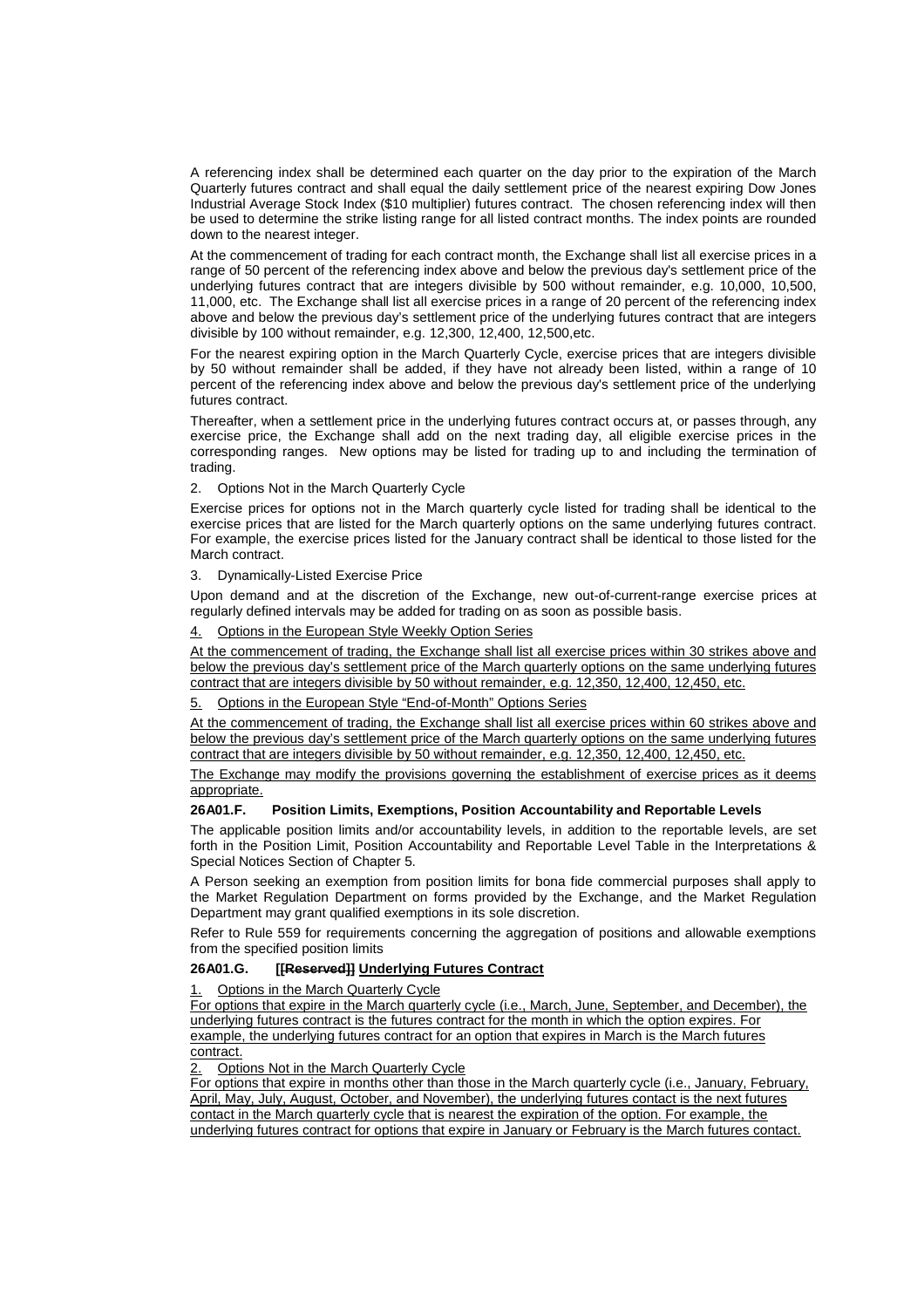3. Options in the European Style Weekly Option Series

For options in the European Style weekly options series, the underlying futures contract is the next future contract in the March quarterly cycle that is nearest the expiration of the option. For example, the underlying futures contract for the first  $(1^{st})$ , second  $(2^{nd})$  and fourth  $(4^{th})$  April and May weekly options shall be the June futures contract; the underlying futures contract for the first (1<sup>st</sup>) and second (2<sup>nd</sup>) June weekly options shall be the June futures contract; the underlying futures contract for the fourth  $(4^n)$ June weekly options shall the September futures contract.

4. Options in the European Style "End-of-Month" Options Series

For options in the European Style "End-of-Month" options series, the underlying futures contract is the next futures contract in the March cycle that is nearest the expiration of the option. For example, the underlying futures contract for options in the January or February European Style "End-of-Month" option series is the March futures contract, while the underlying futures contract for options in the March European Style "End-of-Month" option series is the June futures contract.

#### **26A01.H. Nature of Options**

The buyer of one CBOT \$10 Dow futures put option may exercise his option at any time prior to expiration (subject to Rule 26A02.A ), to assume a short position of one CBOT \$10 Dow futures contract of a specified contract month at a striking price set at the time the option was purchased. The seller of one CBOT \$10 Dow futures put option incurs the obligation of assuming a long position of one CBOT \$10 Dow futures contract of a specified contract month at a striking price set at the time the option was sold, upon exercise by a put option buyer.

The buyer of one CBOT \$10 Dow futures call option may exercise his option at any time prior to expiration (subject to Rule 26A02.A), to assume a long position of one CBOT \$10 Dow futures contract of a specified contract month at a striking price set at the time the option was purchased. The seller of one CBOT \$10 Dow futures call option incurs the obligation of assuming a short position of one CBOT \$10 Dow futures contract of a specified contract month at a striking price set at the time the option was sold, upon exercise by a call option buyer.

#### **26A01.I. Termination of Trading**

#### 1. Options in the March Quarterly Cycle

Subject to the provisions of Rule 26A01.D., for options expiring on the quarterly cycle, trading shall terminate at the same date and at the same time as the underlying futures contract. [For options that expire in months other than those in the quarterly cycle, options trading shall terminate on the third Friday of the option contract month, at the end of the regular trading session. If that day is not an Exchange business day, options trading shall terminate on the first preceding business day. I

#### 2. Options Not in the March Quarterly Cycle

For options that expire in the months other than those in the March quarterly cycle, options trading shall terminate on the third Friday of the contract month. If that day is not a scheduled Exchange Business Day, options trading shall terminate on the first preceding Business Day. In the event that the underlying futures market does not open on the scheduled Expiration Day, the option expiration shall be extended to the next day on which the underlying futures market is open for trading.

Options in the European Style Weekly Options Series

For options in the European Style Weekly Options Series, trading shall terminate at 3:00 p.m. Chicago Time on the Friday of the named week of the contract month.

For the first (1<sup>st</sup>) weekly option of the month, if the first Friday of the month is a scheduled Exchange holiday, the option shall terminate on the first Business Day immediately preceding the Friday. However, if the first Business Day immediately preceding the Friday falls in the preceding calendar month, the first weekly options shall not be listed for trading.

For the second  $(2^{nd})$  weekly option of the month, if the second Friday of the monthly is a scheduled Exchange holiday, the option shall terminate on the first Business Day immediately preceding the Friday.

For the fourth  $(4<sup>th</sup>)$  weekly option of the month, if the fourth Friday of the month is a scheduled Exchange holiday, the option shall terminate on the first Business Day immediately preceding the Friday.

In the event that the underlying futures market does not open on the scheduled Expiration Day, the option expiration shall be extended to the next day on which the underlying futures market is open for trading.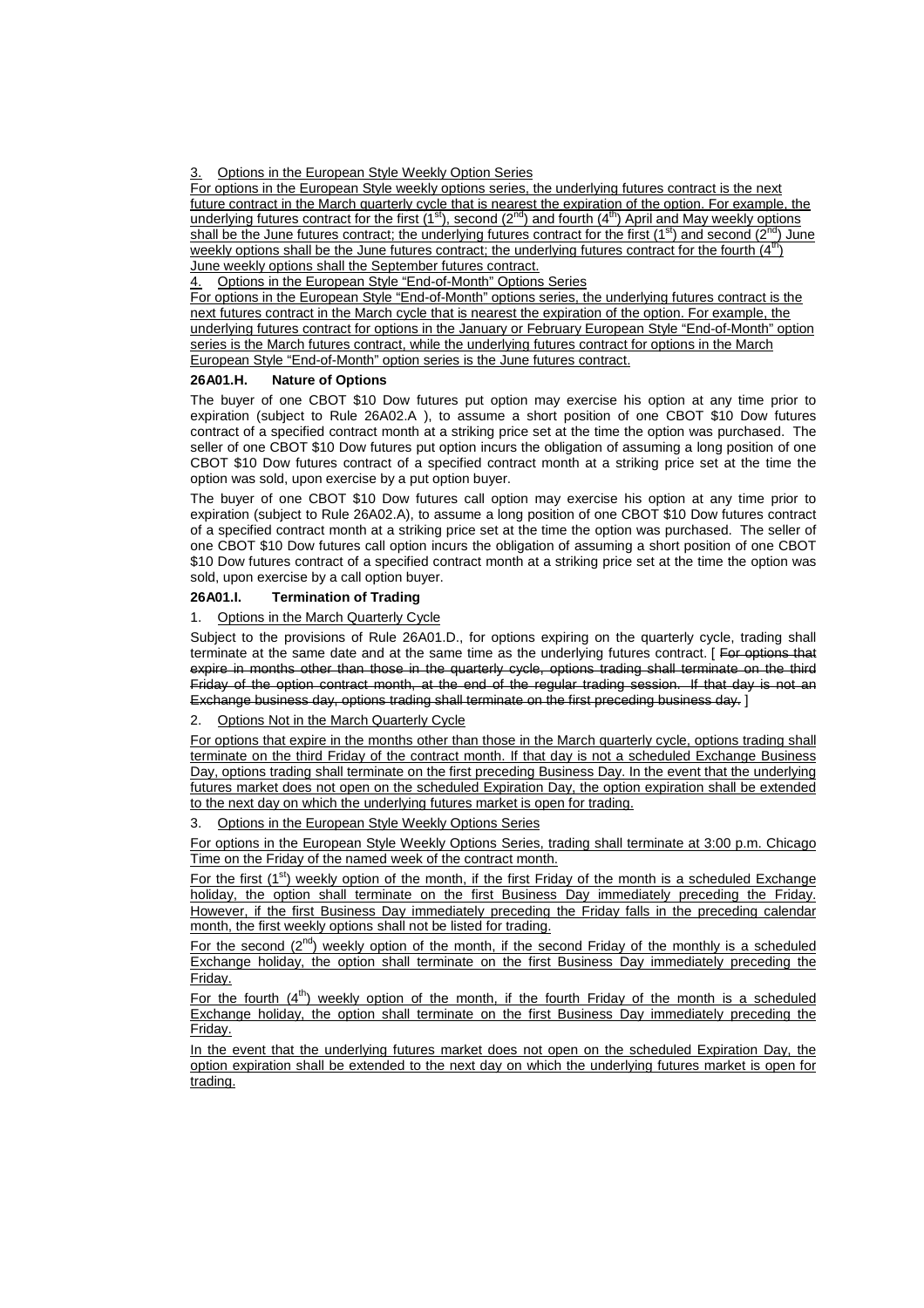4. Options in the European Style "End-of-Month" Options Series

For options in the European Style "End-of-Month" Options Series, trading shall terminate at 3:00 p.m. Chicago Time on the last Business Day of the contract month. In the event that the underlying futures market does not open on the scheduled options Expiration Day, the option expiration shall be extended to the next day on which the underlying futures market is open for trading.

#### **26A01.J. Contract Modification**

Specifications shall be fixed as of the first day of trading of a contract except that all options must conform to government regulations in force at the time of exercise. If the U.S. government, an agency, or duly constituted body thereof issues an order, ruling, directive, or law in consistent with these rules, such order, ruling, directive, or law shall be construed to become part of the rules and all open and new options contracts shall be subject to such government orders.

#### **26A02. EXERCISE AND ASSIGNMENT**

In addition to the applicable procedures and requirements of Chapter 7, the following shall apply to the exercise and assignment of CBOT \$10 Dow futures options.

#### **26A02.A. Exercise of Option**

#### **26A02.A.1 Options Not in the European Style "End-of-Month" Series and European Style Weekly Options Series**

The buyer of a CBOT \$10 Dow futures option may exercise the option on any business day prior to expiration by giving notice of exercise to the Clearing House by 6:00 p.m., or by such other time designated by the Exchange, on such day.

Notwithstanding the provisions of the preceding paragraph, for options with quarterly expirations, all inthe-money options shall be automatically exercised after 6:00 p.m. on the day of the expiration, or such other time designated by the Exchange, unless notice to cancel automatic exercise is given to the Clearing House. For options with non-quarterly expirations, all in-the-money options shall be automatically exercised after 6:00 p.m. on the day of expiration, or such other time designated by the Exchange, unless notice to cancel automatic exercise is given to the Clearing House.

For options with quarterly expirations, notice to cancel automatic exercise shall be given to the Clearing House by 6:00 p.m., or by such other time designated by the Exchange, on the day of the expiration. For options with non-quarterly expirations, notice to cancel automatic exercise shall be given to the Clearing House by 6:00 p.m., or by such other time designated by the Exchange, on the day of expiration.

An option is in-the-money if the settlement price of the underlying futures contract is less in the case of a put, or greater in the case of a call, than the exercise price for the option.

Unexercised CBOT \$10 Dow futures options with quarterly expirations shall expire at 6[7]:00 p.m. on the day of the expiration.

Unexercised CBOT \$10 Dow futures options with non-quarterly expirations shall expire at 6[7]:00 p.m. on the day of expiration.

#### **26A02.A.2 Options in the European Style "End-of-Month" Series and European Style Weekly Options Series**

Following the termination of trading of an option, all in-the-money options shall be automatically exercised by the Clearing House on the day of expiration of the option. All out-of-money options shall be abandoned by the Clearing House on the day of expiration of the option. Whether an option is in or out of the money shall be determined based on the fixing price of the CBOT E-mini Dow Jones Industrial Average index futures on the day of expiration as follows:

- Tier 1 Take the thirty (30) second average of sale prices of the E-mini Dow Jones Industrial Average index futures contract on Globex, weighted by volume, from 2:59:30 to 3:00:00 Chicago time.
- Tier 2 If no sales occurred during the thirty-second interval noted above, take the midpoint of each bid and ask spread for the E-mini Dow Jones Industrial Average index futures and average the resulting midpoint over the thirty-second interval. However, when looking at each bid/ask spread, if it is wider than 2 ticks (2 index points), the bid/ask pair shall be discarded in the calculation.
- Tier 3 If the fixing price cannot be determined by both Tier 1 and 2, or there is trading interruption in the E-mini Dow Jones Industrial Average index futures market on Globex at any point from 2:58:00 to 3:00:00 p.m. Chicago time due to system outage or trading stoppages, including stoppage pursuant to Rule 580.3, take the thirty (30) second average of sale prices of the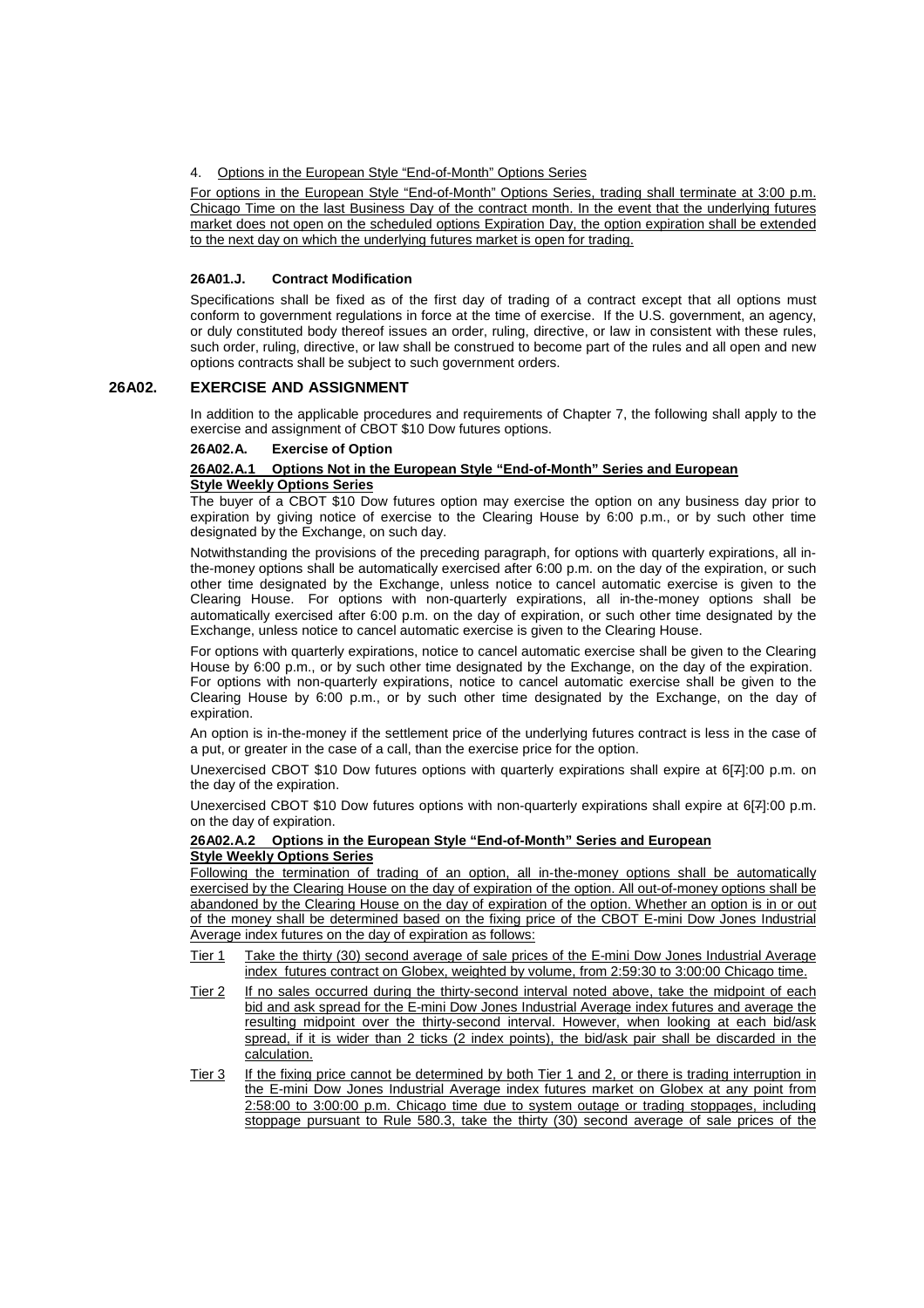CBOT \$10 Dow Jones Industrial Average Index futures contract of the same contract month as the underlying futures contract, from 2:59:30 to 3:00:00 p.m. Chicago time.

Tier 4 If the fixing price cannot be determined pursuant to Tier 1, 2 and 3, the Exchange shall take into consideration any other information it deems appropriate to determine the fixing price. This information may include, but is not limited to, the following, and procedures to determine the information may be performed in any order by the Exchange: (1) derive the fixing price based on basis relationship against the underlying cash index level; (2) repeat Tier 1, 2 or 3 at ever increasing 30 second increment intervals until data is obtained.

The calculation of the fixing price shall be rounded to the nearest index point.

In the event of an option expiring on a shortened Trading Day, the fixing calculation shall be performed based on the market activities during the thirty-second period immediately preceding the close of the underlying stock market.

An option is deemed in the money if the fixing price of the underlying futures contract lies strictly above the exercise price in the case of a call, or lies strictly below the exercise price in the case of a put. For example, if the fixing price were 12,351 or higher, then 12,350 Calls shall be exercised. If the fixing price were 12,349 or lower, then 12,350 Calls shall be abandoned. Similarly, if the fixing price were 12,349 or lower, then 12,350 Puts shall be exercised. If the fixing price were 12,351 or higher, the 12,350 Puts shall be abandoned.

Options in the European Style Weekly Options series and European Style "End-of-Month" Series may not be exercise prior to the expiration of the options. At the expiration, in-the-money options may not be abandoned and out-of-money options may not be exercised.

#### **26A02.B. Corrections to Options Exercises**

Corrections to option exercises, including automatic exercises, may be accepted by the Clearing House after the 6:00 p.m. deadline and up to the beginning of final option expiration processing provided that such corrections are necessary due to: (1) a bona fide clerical error, (2) an unreconciled Exchange option transaction(s), or (3) an extraordinary circumstance where the clearing firm and customer are unable to communicate final option exercise instructions prior to the deadline. The decision as to whether a correction is acceptable will be made by the President of the Clearing House, or the President's designee, and such decision will be final.

#### **26A02.C. Assignment**

Exercise notices accepted by the Clearing House shall be assigned through a process of random selection to clearing members' open short positions in the same series. A clearing member to which an exercise notice is assigned shall be notified of the assignment as soon as practicable after such notice is assigned by the Clearing House.

The clearing member assigned an exercise notice shall be assigned a short position in the underlying futures contract if a call is exercised or a long position in the underlying futures contract if a put is exercised. The clearing member representing the option buyer shall be assigned a long position in the underlying futures contract if a call is exercised or a short position in the underlying futures contract if a put is exercised. All such futures positions shall be assigned at a price equal to the exercise price of the option and shall be marked to market in accordance with Rule 814 on the trading day of acceptance by the Clearing House of the exercise notice.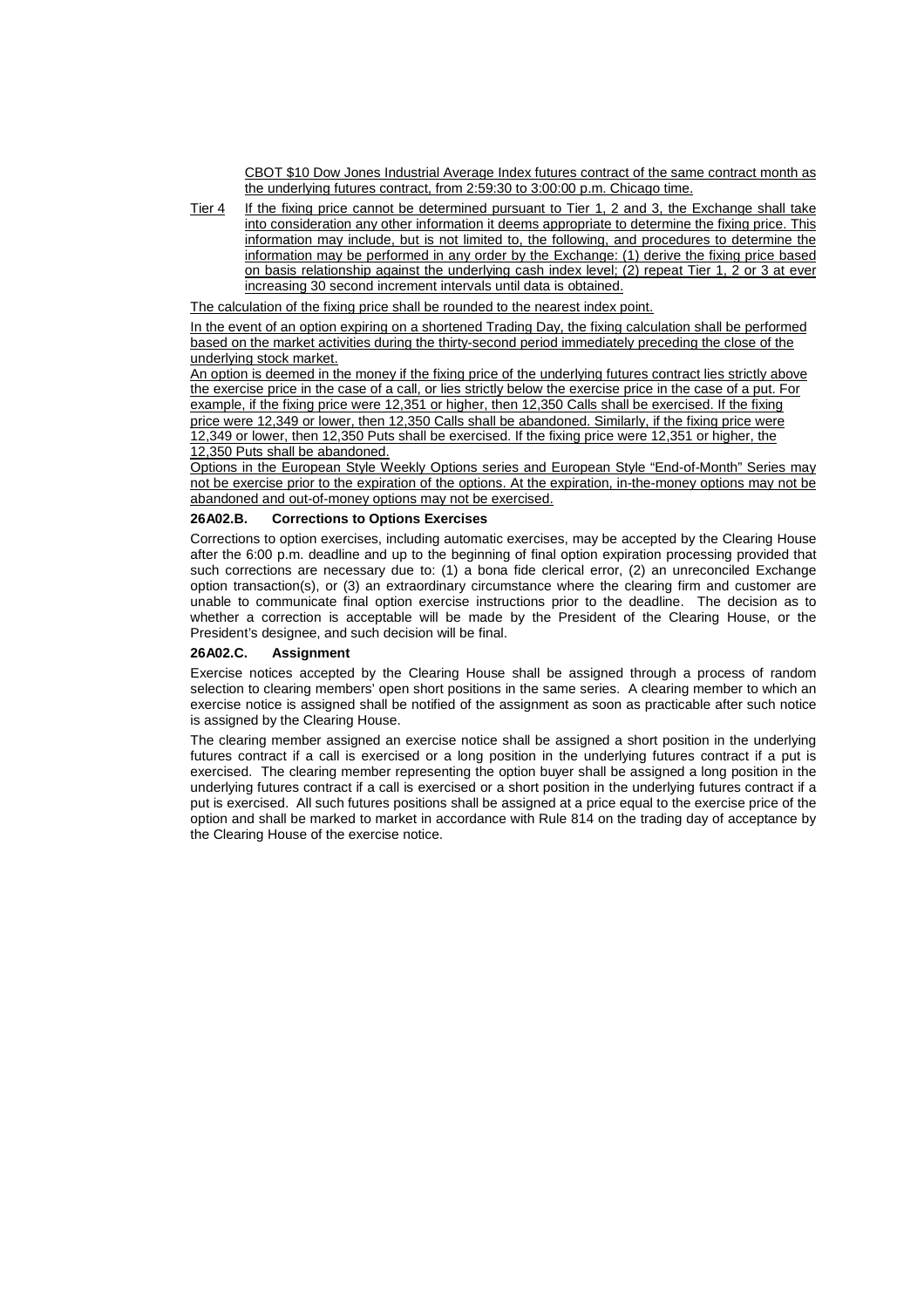## **Chapter 27A CBOT® E-mini Dow Jones Industrial AverageSM Index<sup>3</sup> (\$5 Multiplier) Futures Options**

#### **27A00. SCOPE OF CHAPTER**

This chapter is limited in application to put and call options on CBOT E-mini Dow Jones Industrial Average<sup>SM</sup> (DJIA<sup>SM</sup>) Index (\$5 Multiplier) futures. Hereafter in this chapter, CBOT DJIA Index (\$5 Multiplier) futures shall be referenced as "CBOT \$5 Dow <sup>SM</sup> futures" or "E-mini<del>[-sized</del>] Dow <sup>SM</sup> futures." The DJIA is a price-weighted composite index of 30 of the largest and most liquid U.S. stocks. In addition to the rules of this chapter, transactions in options on E-minif-sized Dow SM futures shall be addition to the rules of this chapter, transactions in options on E-minif-sized Dow SM futures shall be subject to the general rules of the Exchange insofar as applicable.

#### **27A01. OPTIONS CHARACTERISTICS**

#### **27A01.A. Contract Months**

The months listed for trading are January through December, provided however, that the Exchange may determine not to list a contract month. For options that are traded in months in which E-mini[sized] Dow futures are not traded, the underlying futures contract is the next futures contract that is nearest to the expiration of the option. For example, the underlying futures contract for the October or November option contract is the December futures contract.

#### **27A01.B. Trading Unit**

One E-mini[-sized] Dow futures contract of a specified contract month.

#### **27A01.C. Minimum Fluctuations**

The premium for options on E-mini<sup>[-sized]</sup> Dow futures shall be in multiples of one index point of a Emini[-sized] Dow futures contract which shall equal \$5.

However, a position may be initiated or liquidated in E-mini<sup>[-eized]</sup> Dow futures options at a premium ranging from \$1.00 to \$4.00, in \$1.00 increments per option contract.

#### **27A01.D. Trading Hours**

The hours for trading of options on E-mini[-sized] Dow futures shall be determined by the Exchange. Options on E-mini[-sized] Dow futures shall be opened and closed for all months and strike prices simultaneously, or in such other manner as determined by the Exchange.

On the last day of trading in an expiring option, the closing time for such option shall be the same as the closing time of the underlying futures contract.

#### **27A01.E. Exercise Prices<sup>4</sup>**

#### 1. Options in the March Quarterly Cycle

The exercise prices shall be stated in terms of the Dow Jones Industrial Average Stock Index (\$10 multiplier) futures contract.

A referencing index shall be determined each quarter on the day prior to the expiration of the March Quarterly futures contract and shall equal the daily settlement price of the nearest expiring Dow Jones Industrial Average Stock Index (\$10 multiplier) futures contract. The chosen referencing index will then be used to determine the strike listing range for all listed contract months. The index points are rounded down to the nearest integer.

At the commencement of trading for each contract month, the Exchange shall list all exercise prices in a range of 50 percent of the referencing index above and below the previous day's settlement price of the underlying futures contract that are integers divisible by 500 without remainder, e.g. 10,000, 10,500, 11,000, etc. The Exchange shall list all exercise prices in a range of 20 percent of the referencing index above and below the previous day's settlement price of the underlying futures contract that are integers divisible by 100 without remainder, e.g. 12,300, 12,400, 12,500,etc.

For the two nearest expiring option in the March Quarterly Cycle, exercise prices that are integers divisible by 50 without remainder shall be added, if they have not already been listed, within a range of 10 percent of the referencing index above and below the previous day's settlement price of the underlying futures contract.

 3 "Dow JonesSM", "The DowSM", "Dow Jones Industrial AverageSM" and "DJIASM" are service marks of Dow Jones & Company, Inc. and have been licensed for use for certain purposes by the Board of Trade of the City of Chicago, Inc. ("CBOT"). The CBOT's futures and futures option contracts<br>based on the Dow Jones Industrial Average<sup>SM</sup> are not sponsored, endorsed, representation regarding the advisability of trading in such product(s). 4 Revised June 2008; October 2010.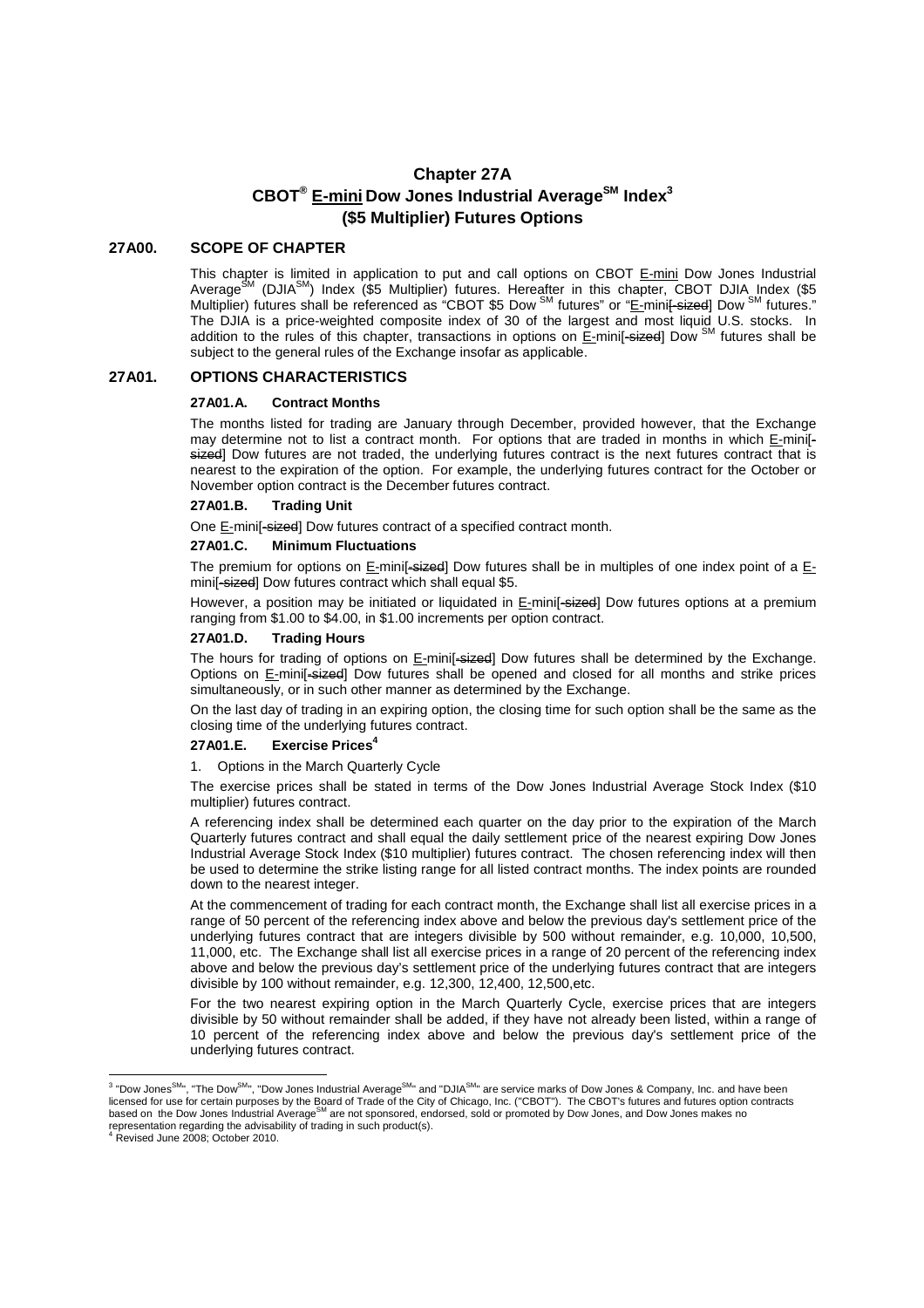Thereafter, when a settlement price in the underlying futures contract occurs at, or passes through, any exercise price, the Exchange shall add on the next trading day, all eligible exercise prices in the corresponding ranges. New options may be listed for trading up to and including the termination of trading.

2. Options Not in the March Quarterly Cycle

Exercise prices for options not in the March quarterly cycle listed for trading shall be identical to the exercise prices that are listed for the March quarterly options on the same underlying futures contract. For example, the exercise prices listed for the January contract shall be identical to those listed for the March contract.

3. Options in the European Style Weekly Option Series

At the commencement of trading, the Exchange shall list all exercise prices within 30 strikes above and below the previous day's settlement price of the March quarterly options on the same underlying futures contract that are integers divisible by 50 without remainder, e.g. 12,350, 12,400, 12,450, etc.

4. Options in the European Style "End-of-Month" Options Series

At the commencement of trading, the Exchange shall list all exercise prices within 60 strikes above and below the previous day's settlement price of the March quarterly options on the same underlying futures contract that are integers divisible by 50 without remainder, e.g. 12,350, 12,400, 12,450, etc.

The Exchange may modify the provisions governing the establishment of exercise prices as it deems appropriate.

#### **27A01.F. Position Limits, Exemptions, Position Accountability and Reportable Levels**

The applicable position limits and/or accountability levels, in addition to the reportable levels, are set forth in the Position Limit, Position Accountability and Reportable Level Table in the Interpretations & Special Notices Section of Chapter 5.

A Person seeking an exemption from position limits for bona fide commercial purposes shall apply to the Market Regulation Department on forms provided by the Exchange, and the Market Regulation Department may grant qualified exemptions in its sole discretion.

Refer to Rule 559 for requirements concerning the aggregation of positions and allowable exemptions from the specified position limits.

#### **27A01.G. [[Reserved]] Underlying Futures Contract**

1. Options in the March Quarterly Cycle

For options that expire in the March quarterly cycle (i.e., March, June, September, and December), the underlying futures contract is the futures contract for the month in which the option expires. For example, the underlying futures contract for an option that expires in March is the March futures contract.

2. Options Not in the March Quarterly Cycle

For options that expire in months other than those in the March quarterly cycle (i.e., January, February, April, May, July, August, October, and November), the underlying futures contact is the next futures contact in the March quarterly cycle that is nearest the expiration of the option. For example, the underlying futures contract for options that expire in January or February is the March futures contact.

3. Options in the European Style Weekly Option Series

For options in the European Style weekly options series, the underlying futures contract is the next future contract in the March quarterly cycle that is nearest the expiration of the option. For example, the<br>underlying futures contract for the first (1<sup>st</sup>), second (2<sup>nd</sup>) and fourth (4<sup>th</sup>) April and May weekly options shall be the June futures contract; the underlying futures contract for the first  $(1^{st})$  and second  $(2^{nd})$  June weekly options shall be the June futures contract; the underlying futures contract for the fourth  $(4<sup>th</sup>)$ June weekly options shall the September futures contract.

4. Options in the European Style "End-of-Month" Options Series

For options in the European Style "End-of-Month" options series, the underlying futures contract is the next futures contract in the March cycle that is nearest the expiration of the option. For example, the underlying futures contract for options in the January or February European Style "End-of-Month" option series is the March futures contract, while the underlying futures contract for options in the March European Style "End-of-Month" option series is the June futures contract.

#### **27A01.H. Nature of Options**

The buyer of one E-mini[-sized] Dow futures put option may exercise his option at any time prior to expiration (subject to Rule 27A02.A), to assume a short position of one E-mini[-sized] Dow futures contract of a specified contract month at a striking price set at the time the option was purchased. The seller of one E-mini<sup>[</sup>-sized] Dow futures put option incurs the obligation of assuming a long position of one E-mini<sup>[</sup>-sized] Dow futures contract of a specified contract month at a striking price set at the time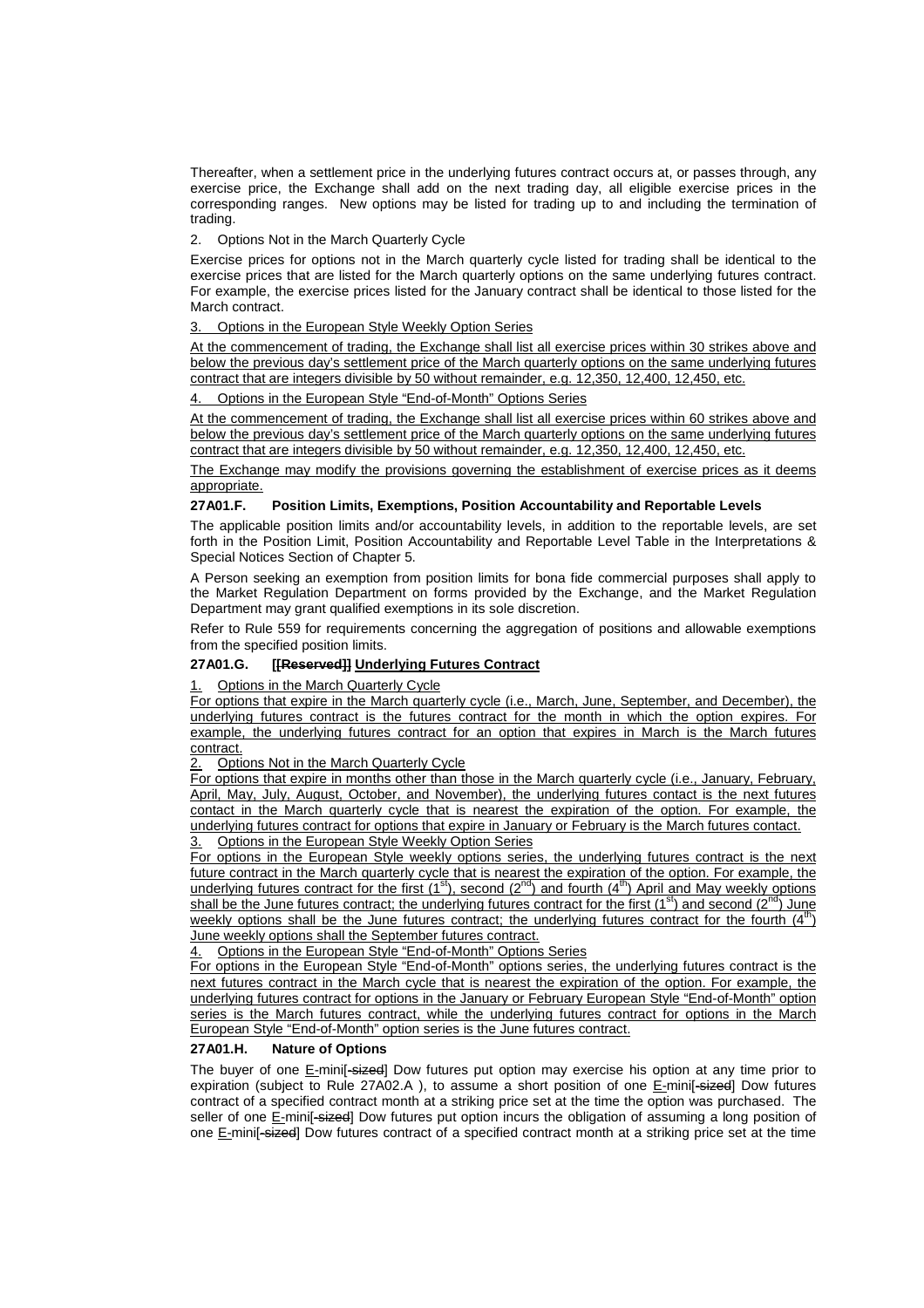the option was sold, upon exercise by a put option buyer.

The buyer of one E-minif-sized] Dow futures call option may exercise his option at any time prior to expiration (subject to Rule 27A02.A), to assume a long position of one E-mini<sup>[-sized]</sup> Dow futures contract of a specified contract month at a striking price set at the time the option was purchased. The seller of one E-mini<sup>[-eized]</sup> Dow futures call option incurs the obligation of assuming a short position of one E-mini[-sized] Dow futures contract of a specified contract month at a striking price set at the time the option was sold, upon exercise by a call option buyer.

#### **27A01.I. Termination of Trading**

#### 1. Options in the March Quarterly Cycle

For options expiring on the quarterly cycle, trading shall terminate on the same date and at the same time as the underlying futures contract. [For options that expire in months other than those in the quarterly cycle, options trading shall terminate on the third Friday of the option contract month, at the end of the trading session. If that day is not an Exchange business day, options trading shall terminate on the first preceding business day.]

#### 2. Options Not in the March Quarterly Cycle

For options that expire in the months other than those in the March quarterly cycle, options trading shall terminate on the third Friday of the contract month. If that day is not a scheduled Exchange Business Day, options trading shall terminate on the first preceding Business Day. In the event that the underlying futures market does not open on the scheduled Expiration Day, the option expiration shall be extended to the next day on which the underlying futures market is open for trading.

3. Options in the European Style Weekly Options Series

For options in the European Style Weekly Options Series, trading shall terminate at 3:00 p.m. Chicago Time on the Friday of the named week of the contract month.

For the first (1<sup>st</sup>) weekly option of the month, if the first Friday of the month is a scheduled Exchange holiday, the option shall terminate on the first Business Day immediately preceding the Friday. However, if the first Business Day immediately preceding the Friday falls in the preceding calendar month, the first weekly options shall not be listed for trading.

For the second  $(2^{nd})$  weekly option of the month, if the second Friday of the monthly is a scheduled Exchange holiday, the option shall terminate on the first Business Day immediately preceding the Friday.

For the fourth  $(4^{th})$  weekly option of the month, if the fourth Friday of the month is a scheduled Exchange holiday, the option shall terminate on the first Business Day immediately preceding the Friday.

In the event that the underlying futures market does not open on the scheduled Expiration Day, the option expiration shall be extended to the next day on which the underlying futures market is open for trading.

4. Options in the European Style "End-of-Month" Options Series

For options in the European Style "End-of-Month" Options Series, electronic trading on Globex of the options shall terminate at 3:00 p.m. Chicago Time on the last Business Day of the contract month. In the event that the underlying futures market does not open on the scheduled options Expiration Day, the option expiration shall be extended to the next day on which the underlying futures market is open for trading.

#### **27A01.J. Contract Modification**

Specifications shall be fixed as of the first day of trading of a contract except that all options must conform to government regulations in force at the time of exercise. If the U.S. government, an agency, or duly constituted body thereof issues an order, ruling, directive, or law in consistent with these rules, such order, ruling, directive, or law shall be construed to become part of the rules and all open and new options contracts shall be subject to such government orders.

#### **27A02. EXERCISE AND ASSIGNMENT**

In addition to the applicable procedures and requirements of Chapter 7, the following shall apply to the exercise and assignment of E-mini<sup>[-sized]</sup> Dow futures options.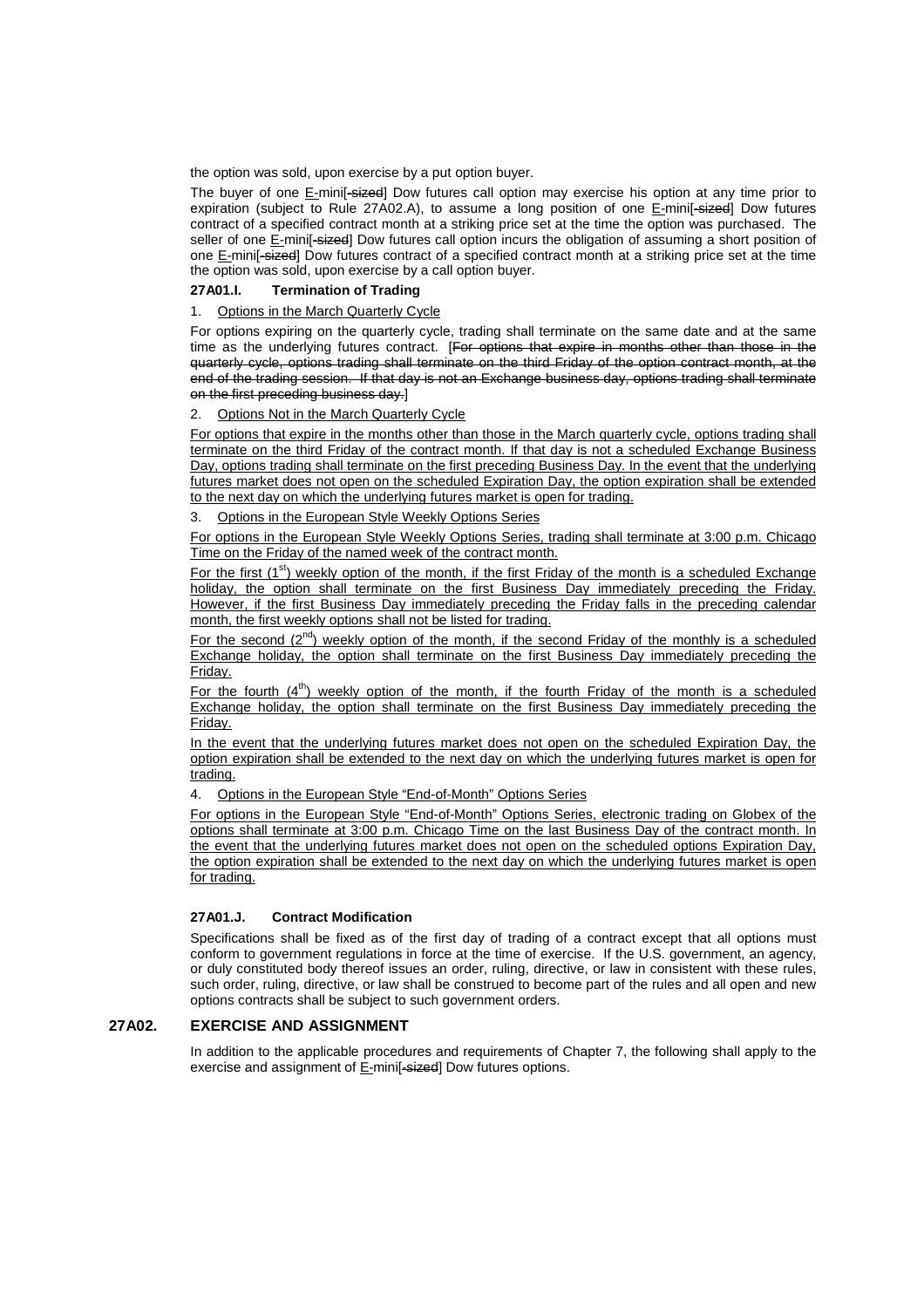#### **27A02.A. Exercise of Option**

#### **27A02.A.1 Options Not in the European Style "End-of-Month" Series and European Style Weekly Options Series**

The buyer of an E-mini[-sized] Dow futures option may exercise the option on any business day prior to expiration by giving notice of exercise to the Clearing House by 6:00 p.m., or by such other time designated by the Exchange, on such day.

Notwithstanding the provisions of the preceding paragraph, for options with quarterly expirations, all inthe-money options shall be automatically exercised after 6:00 p.m. on the day of the expiration, or such other time designated by the Exchange, unless notice to cancel automatic exercise is given to the Clearing House. For options with non-quarterly expirations, all in-the-money options shall be automatically exercised after 6:00 p.m. on the day of expiration, or such other time designated by the Exchange, unless notice to cancel automatic exercise is given to the Clearing House.

For options with quarterly expirations, notice to cancel automatic exercise shall be given to the Clearing House by 6:00 p.m., or by such other time designated by the Exchange, on the day of the expiration. For options with non-quarterly expirations, notice to cancel automatic exercise shall be given to the Clearing House by 6:00 p.m., or by such other time designated by the Exchange, on the day of expiration.

An option is in-the-money if the settlement price of the underlying futures contract is less in the case of a put, or greater in the case of a call, than the exercise price for the option.

Unexercised E-mini<sup>[</sup>-sized] Dow futures options with quarterly expirations shall expire at [7]6:00 p.m. on the day of the expiration.

Unexercised E-mini<sup>[-sized]</sup> Dow futures options with non-quarterly expirations shall expire at [7]6:00 p.m. on the day of expiration.

#### **27A02.A.2 Options in the European Style "End-of-Month" Series and European Style Weekly Options Series**

Following the termination of trading of an option, all in-the-money options shall be automatically exercised by the Clearing House on the day of expiration of the option. All out-of-money options shall be abandoned by the Clearing House on the day of expiration of the option. Whether an option is in or out of the money shall be determined based on the fixing price of the CBOT E-mini Dow Jones Industrial Average index futures on the day of expiration as follows:

- Tier 1 Take the thirty (30) second average of sale prices of the underlying futures contract on Globex, weighted by volume, from 2:59:30 to 3:00:00 Chicago time.
- Tier 2 If no sales occurred during the thirty-second interval noted above, take the midpoint of each bid and ask spread and average the resulting midpoint over the thirty-second interval. However, when looking at each bid/ask spread, if it is wider than 2 ticks (2 index points), the bid/ask pair shall be discarded in the calculation.
- Tier 3 If the fixing price cannot be determined by both Tier 1 and 2, or there is trading interruption in the underlying futures market on Globex at any point from 2:58:00 to 3:00:00 p.m. Chicago time due to system outage or trading stoppages, including stoppage pursuant to Rule 580.3, take the thirty (30) second average of sale prices of the \$10 CBOT Dow Jones Industrial Average Index futures contract of the same contract month as the underlying futures contract, from 2:59:30 to 3:00:00 p.m. Chicago time.
- Tier 4 If the fixing price cannot be determined pursuant to Tier 1, 2 and 3, the Exchange shall take into consideration any other information it deems appropriate to determine the fixing price. This information may include, but is not limited to, the following, and procedures to determine the information may be performed in any order by the Exchange: (1) derive the fixing price based on basis relationship against the underlying cash index level; (2) repeat Tier 1, 2 or 3 at ever increasing 30 second increment intervals until data is obtained.

The calculation of the fixing prices shall be rounded to the nearest 1 index points.

In the event of an option expiring on a shortened Trading Day, the fixing calculation shall be performed based on the market activities during the thirty-second period immediately preceding the close of the underlying stock market.

An option is deemed in the money if the fixing price of the underlying futures contract lies strictly above the exercise price in the case of a call, or lies strictly below the exercise price in the case of a put. For example, if the fixing price were 12,351 or higher, then 12,350 Calls shall be exercised. If the fixing price were 12,349 or lower, then 12,350 Calls shall be abandoned. Similarly, if the fixing price were 12,349 or lower, then 12,350 Puts shall be exercised. If the fixing price were 12,351 or higher, the 12,350 Puts shall be abandoned.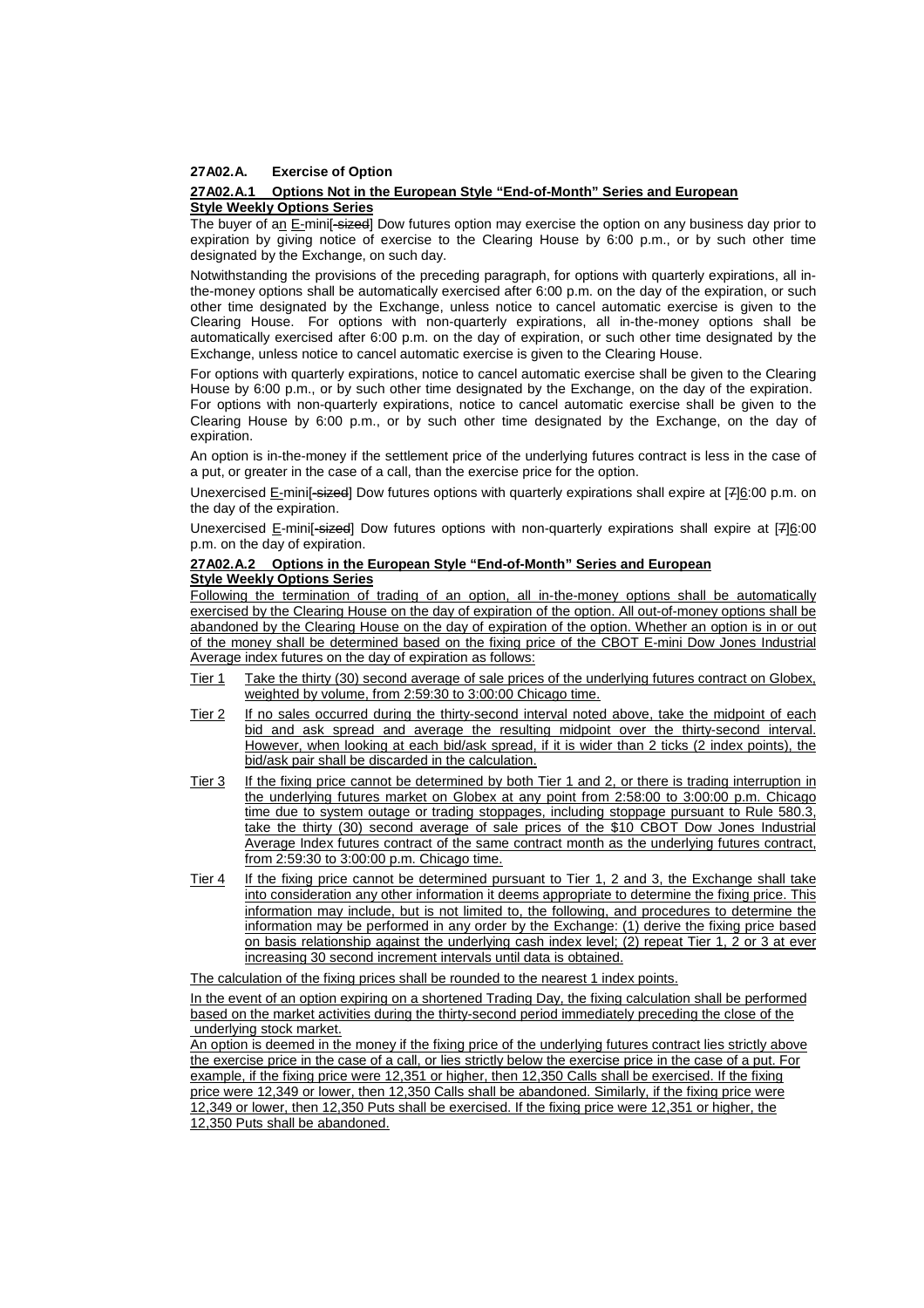Options in the European Style Weekly Options series and European Style "End-of-Month" Series may not be exercise prior to the expiration of the options. At the expiration, in-the-money options may not be abandoned and out-of-money options may not be exercised.

#### **27A02.B. Corrections to Options Exercises**

Corrections to option exercises, including automatic exercises, may be accepted by the Clearing House after the 6:00 p.m. deadline and up to the beginning of final option expiration processing provided that such corrections are necessary due to: (1) a bona fide clerical error, (2) an unreconciled Exchange option transaction(s), or (3) an extraordinary circumstance where the clearing firm and customer are unable to communicate final option exercise instructions prior to the deadline. The decision as to whether a correction is acceptable will be made by the President of the Clearing House, or the President's designee, and such decision will be final.

#### **27A02.C. Assignment**

Exercise notices accepted by the Clearing House shall be assigned through a process of random selection to clearing members' open short positions in the same series. A clearing member to which an exercise notice is assigned shall be notified of the assignment as soon as practicable after such notice is assigned by the Clearing House.

The clearing member assigned an exercise notice shall be assigned a short position in the underlying futures contract if a call is exercised or a long position in the underlying futures contract if a put is exercised. The clearing member representing the option buyer shall be assigned a long position in the underlying futures contract if a call is exercised or a short position in the underlying futures contract if a put is exercised. All such futures positions shall be assigned at a price equal to the exercise price of the option and shall be marked to market in accordance with Rule 814 on the trading day of acceptance by the Clearing House of the exercise notice.

#### **27A03. [RESERVED]**

#### **27A04. OPTION PREMIUM LIMITS**

Option premium limits for the  $E$ -mini<sup>[</sup>-eized] Dow futures options shall correspond to the daily trading limit in effect at that time for the underlying futures contract as specified in Chapter 27. There shall be no trading in any option contract during a period in which trading in the underlying future is halted as specified in Chapter 27.

When the electronic trading platform is open for trading during non-regular trading hours, there shall be no trading in any option contract when the CBOT DJIA underlying futures contract is limit bid or limit offered.

#### **27A05. PAYMENT OF OPTION PREMIUM**

The option premium must be paid in full by each clearing member to the Clearing House and by each option customer to his futures commission merchant at the time that the option is purchased, or within a reasonable time after the option is purchased.

#### **27A06. DISCLAIMER**

CBOT E-mini[-sized] Dow futures and futures options contracts are not sponsored, endorsed, sold or promoted by Dow Jones. Dow Jones makes no representation or warranty, express or implied, to the owners of CBOT E-mini<sup>[</sup>-sized] Dow futures and futures options contracts or any member of the public regarding the advisability of trading in E-mini[-sized] Dow futures and futures options contracts. Dow Jones' only relationship to the Exchange is the licensing of certain trademarks and trade names of Dow Jones and of the DJIA which is determined, composed and calculated by Dow Jones without regard to the Chicago Board of Trade or CBOT E-mini[-sized] futures and futures options contracts. Dow Jones has no obligation to take the needs of the Chicago Board of Trade or the owners of CBOT E-mini[sized] Dow futures and futures options contracts into consideration in determining, composing or calculating the DJIA. Dow Jones is not responsible for and has not participated in the determination of the timing of, prices of, or quantities of CBOT E-mini<sup>[-sized]</sup> Dow futures and futures options contracts to be listed or in the determination or calculation of the equation by which CBOT E-mini[-sized] Dow futures and futures options contracts are to be converted into cash. Dow Jones has no obligation or liability in connection with the administration, marketing or trading of the CBOT E-mini[-sized] Dow futures and futures options contracts.

DOW JONES DOES NOT GUARANTEE THE ACCURACY AND/OR THE COMPLETENESS OF THE DJIA OR ANY DATA INCLUDED THEREIN AND DOW JONES SHALL HAVE NO LIABILITY FOR ANY ERRORS, OMISSIONS, OR INTERRUPTIONS THEREIN. DOW JONES MAKES NO WARRANTY, EXPRESS OR IMPLIED, AS TO RESULTS TO BE OBTAINED BY THE CHICAGO BOARD OF